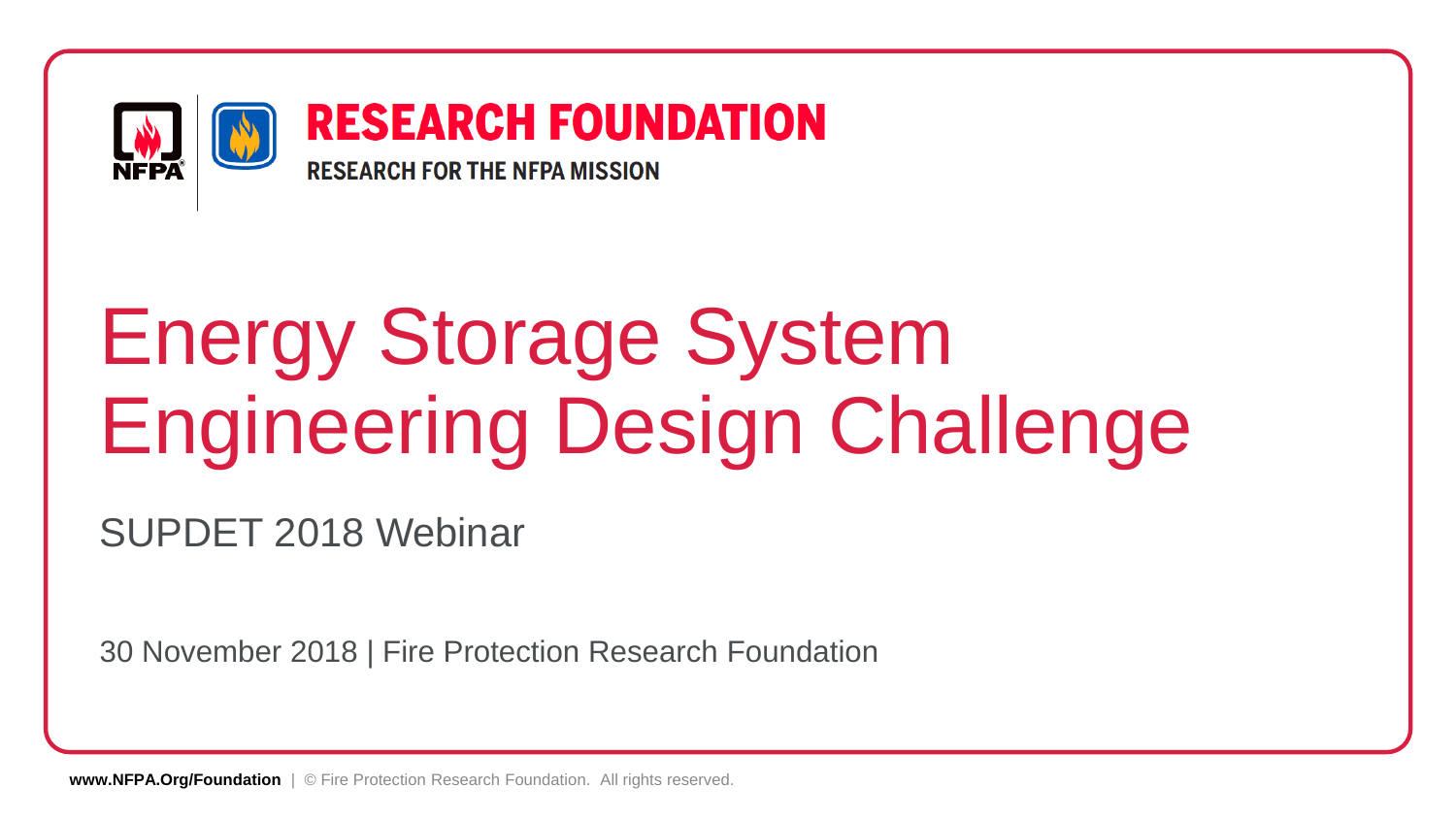### **Overview**

- To meet the "clean energy" strategic plans:
	- Currently seeing a rapid global increase in ESS deployments.
	- Exponential growth expected in the future (Through indoor and outdoor installations as well as containerized solutions)
- Critically important to maintain the safety infrastructure. Source: DOE Global Energy Storage Database



#### Future Projection of Global Li-Ion Battery ESS Installations Over Time

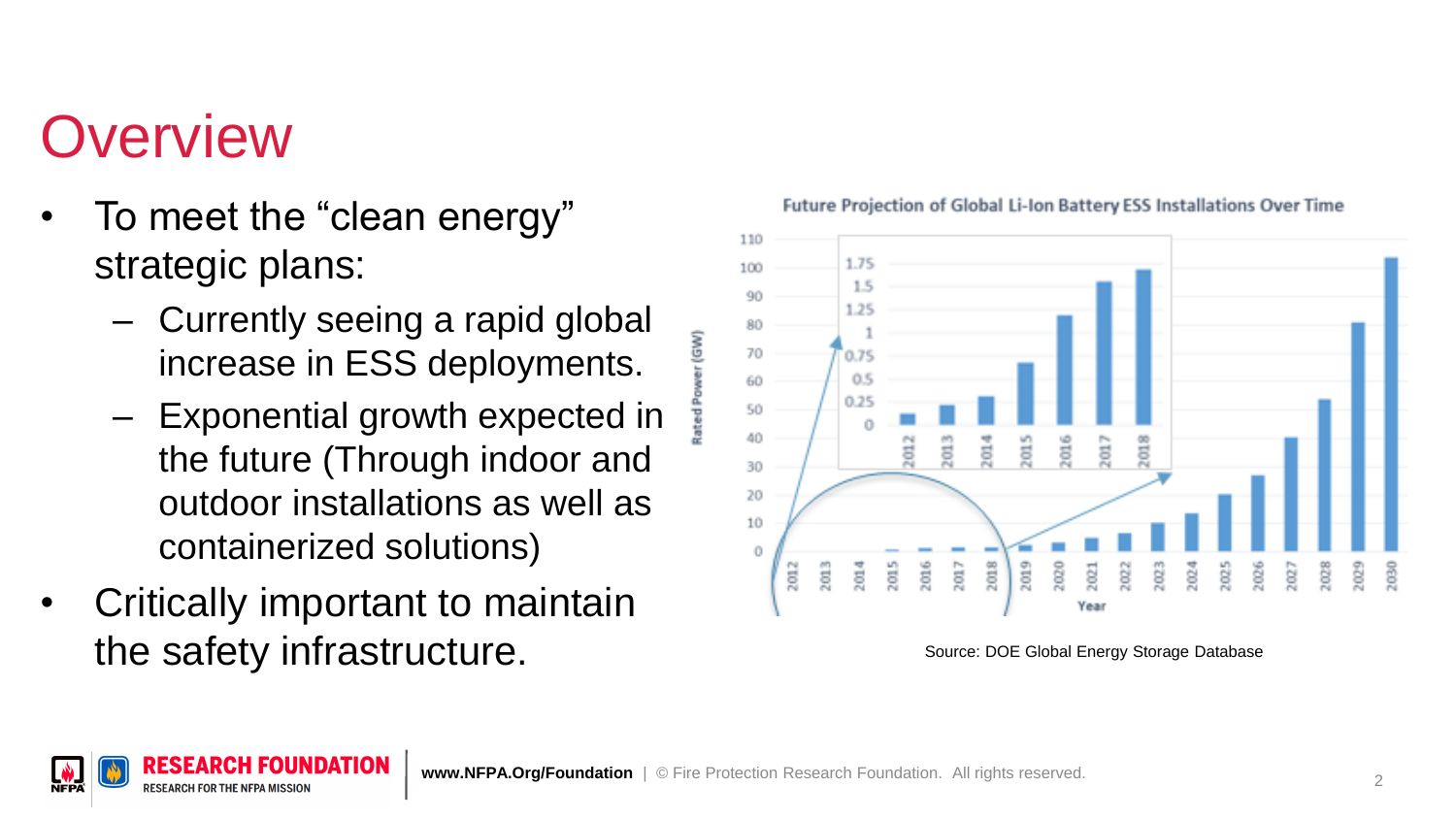### SUPDET ESS Design Challenge Workshop

### Design Challenge Case Study:

- ESS installation inside a high rise building.
	- Purpose: To address and propose innovative solutions to the engineering challenges associated with indoor ESS installations.
- Design concepts will be presented by:
	- Koffel Associates
	- Jensen Hughes/Cal Poly Fire Prot. Eng. Program
	- Fire & Risk Alliance
	- Nexceris





**RESEARCH FOUNDATION** 

**SUPDET 2018 ESS Design Challenge Workshop** Date Updated: 22 August 2018

 $\bullet$ 

When: 12 September 2018 1:00 - 5:00 pm ET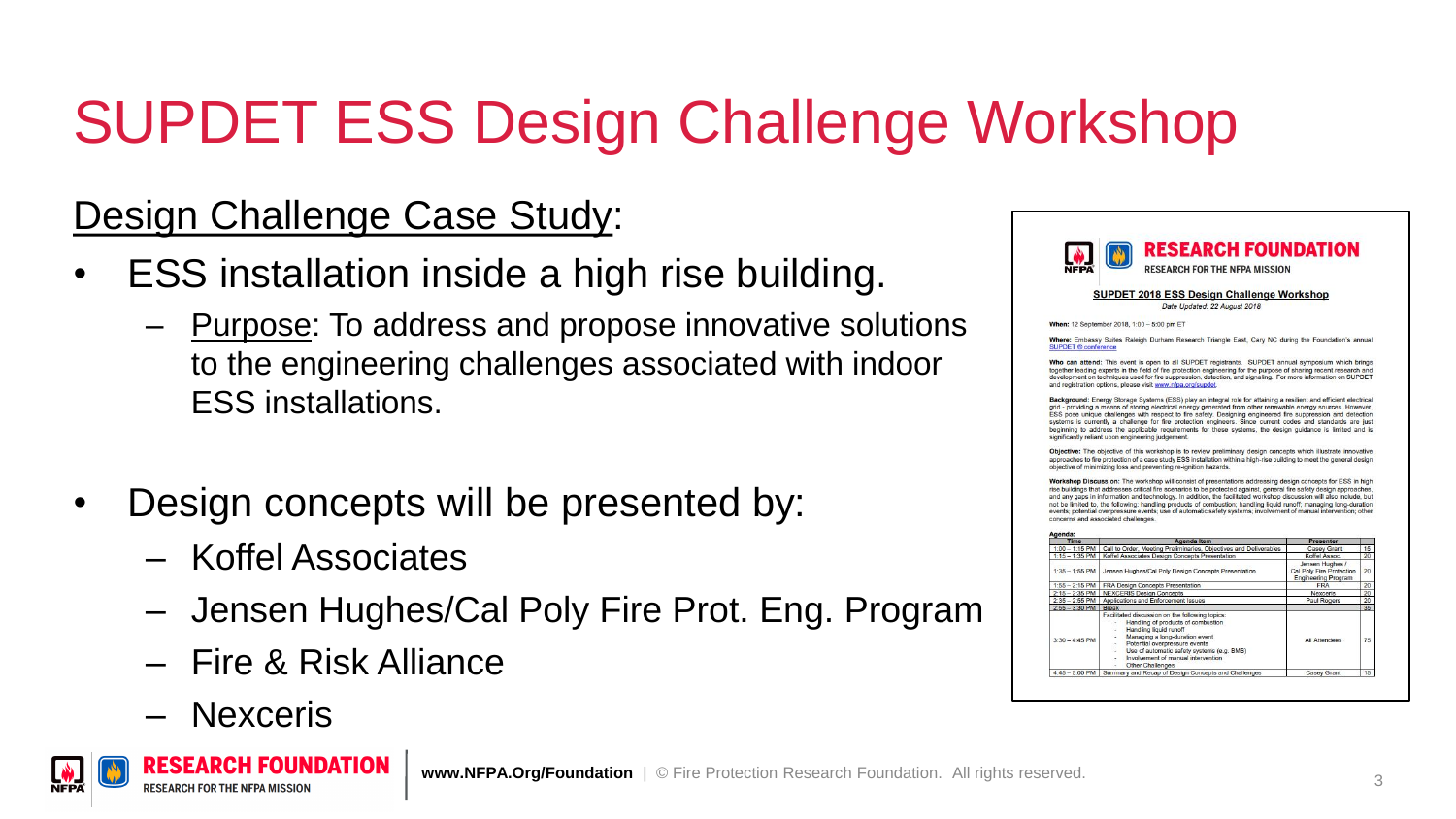### SUPDET ESS Design Challenge Workshop

**Objective** 

• The objective of the following presentations is to review preliminary design concepts which illustrate innovative approaches to fire protection of a case study ESS installation within a high-rise building to meet the general design objective of minimizing loss and preventing reignition hazards.

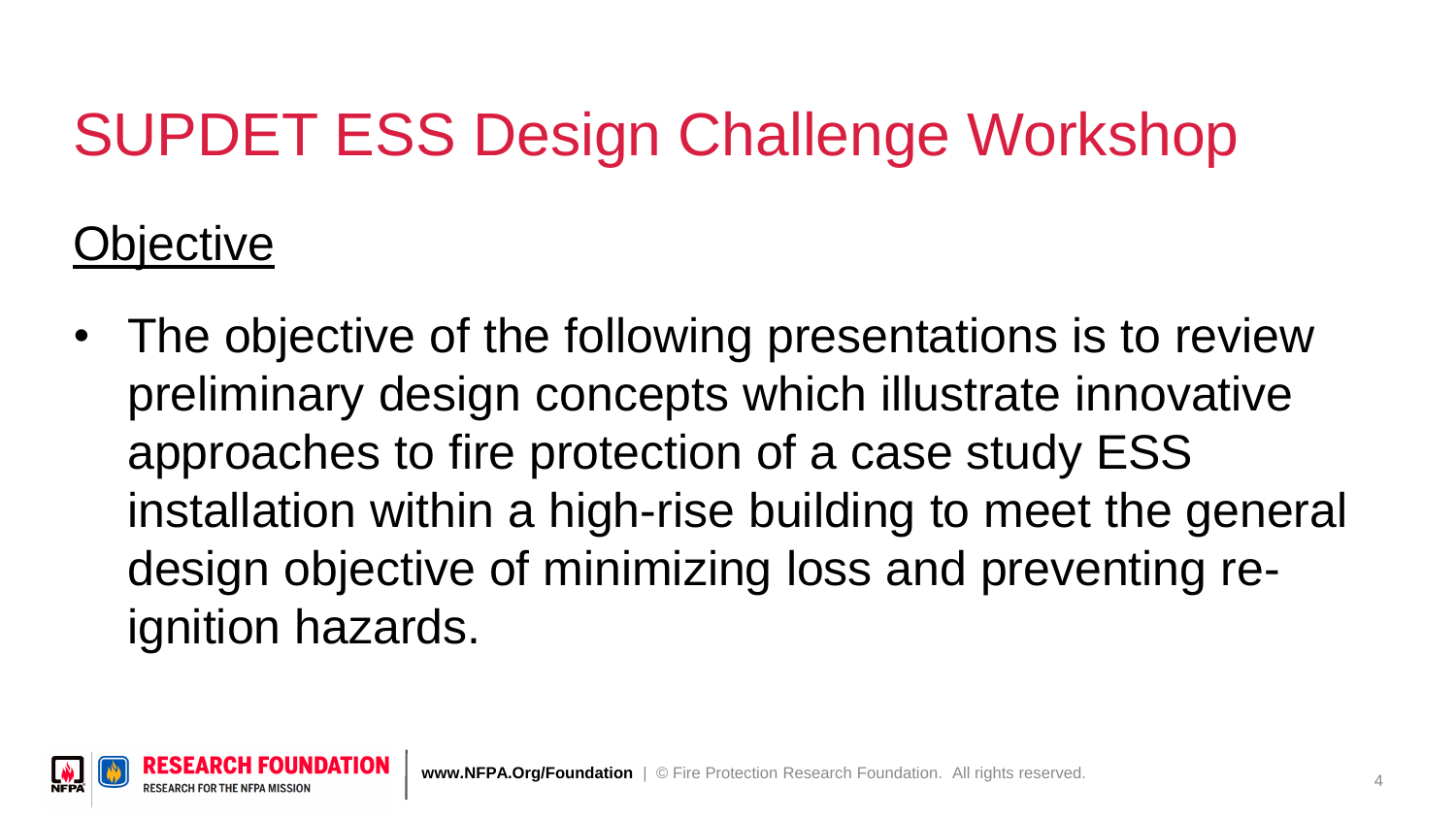### Case Study Description

- **Location**: In a room on the 5<sup>th</sup> floor of a NEW multi-occupancy high rise building (Retail, Commercial, and Residential).
- **Room Area:** 25 ft  $\times$  25 ft  $\times$  12 ft (height)
- **Construction Type**: Type 1A Reinforced Concrete
- **ESS Capacity**: 1.6 MWh (Total) 40 kWh per rack
- **Battery Chemistry**: Lithium Nickel Manganese Cobalt Oxide (NMC)
- **Fire Department Access**: Exterior FD access restricted



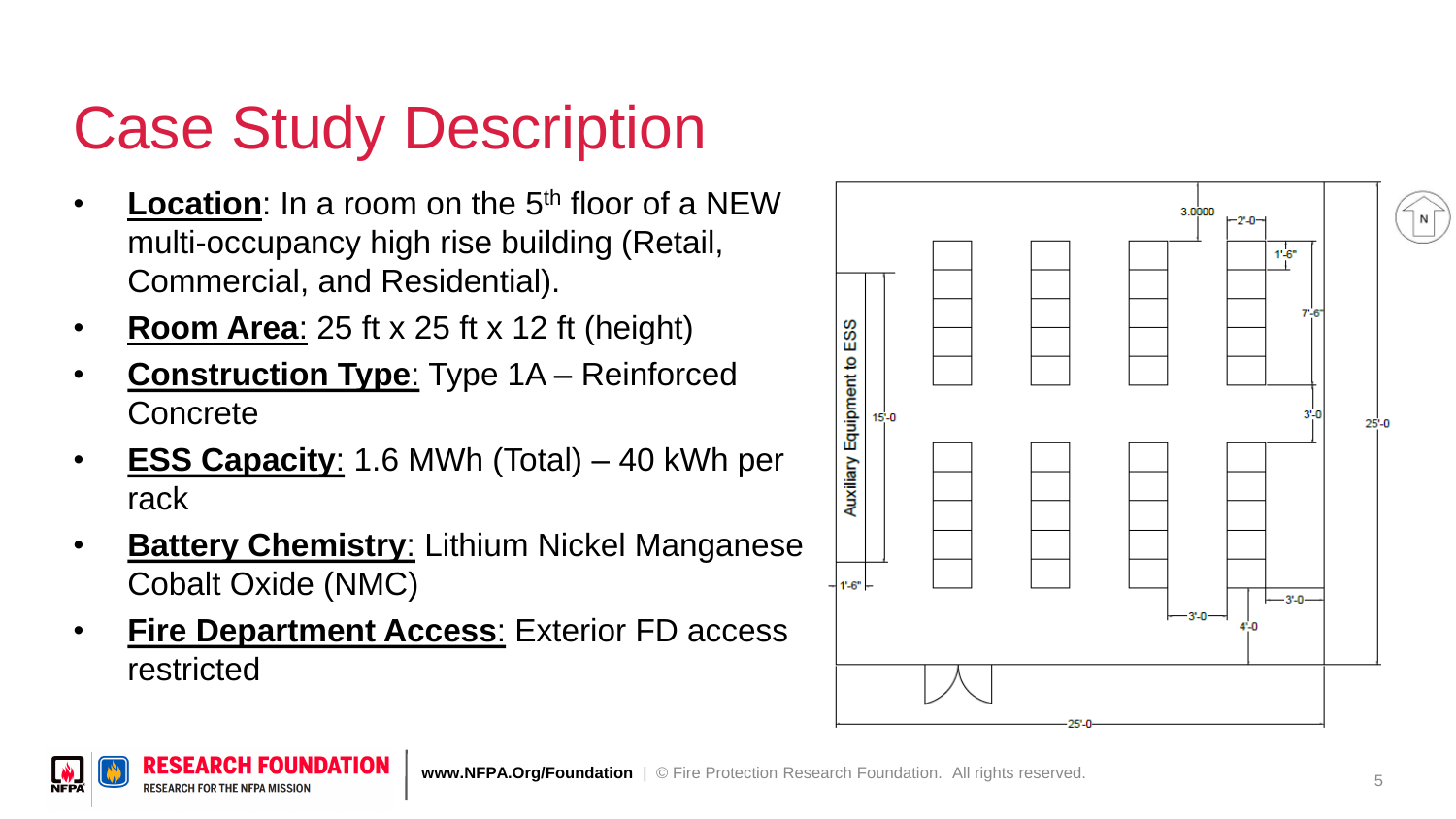### SUPDET ESS Design Challenge Workshop

- Identify critical fire scenarios
- Present conceptual fire safety design approach
	- System capability
	- Performance expectations
	- Fire safety management issues
- Key concepts to be addressed:
	- Handling products of combustion
	- Handling liquid runoff
	- Long-duration event
	- Potential overpressure
	- Automatic safety systems
	- Post-event hazards
	- Economic feasibility



Case Study Installation: ESS Design Challenge



**www.NFPA.Org/Foundation** | © Fire Protection Research Foundation. All rights reserved.